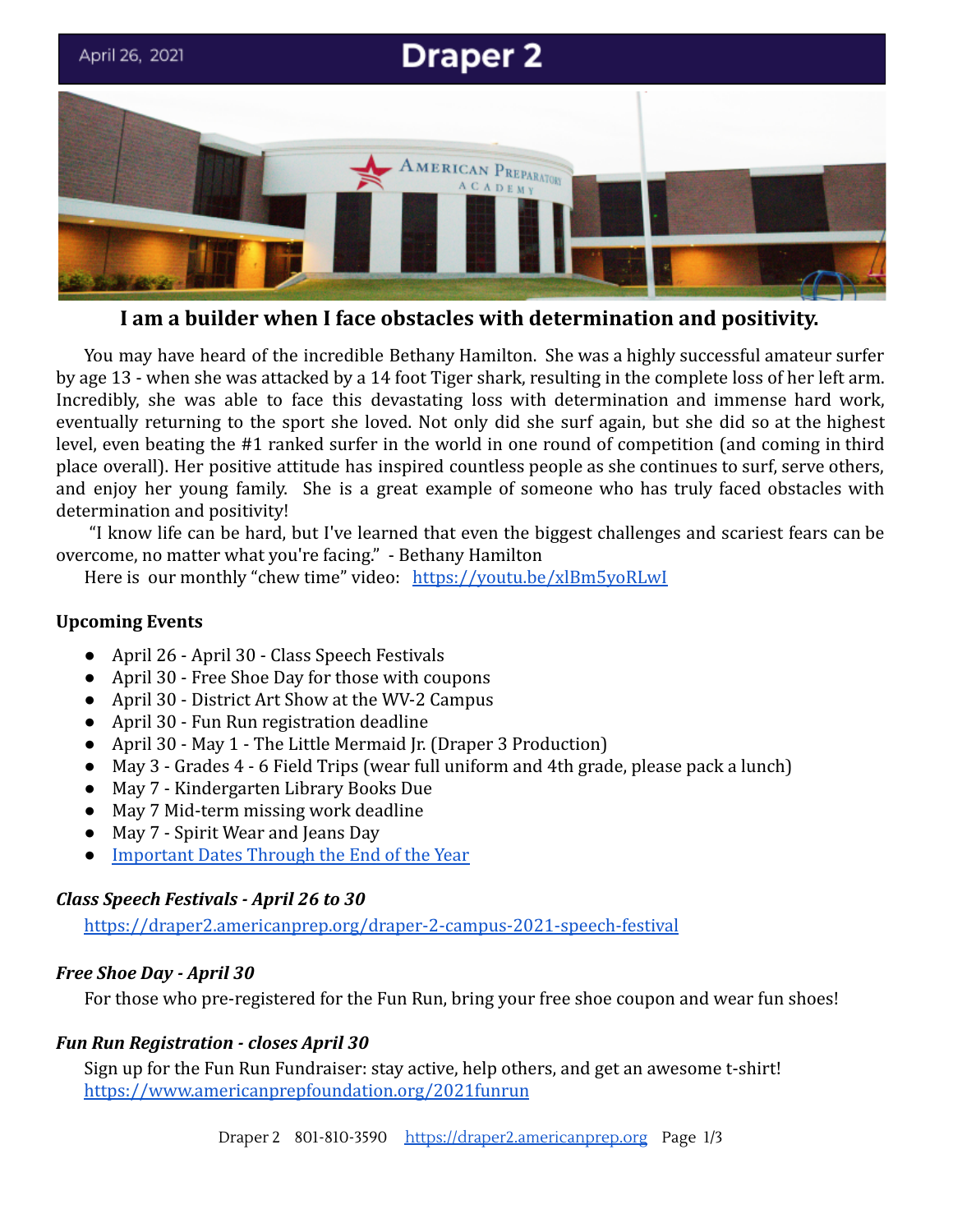### *Musical Performances - The Little Mermaid Jr. - April 30 to May 1*

Come see Draper 3's award winning actors and actresses perform in this year's musical, The Little Mermaid Jr! Performances will be in the gym at Draper 2.

<https://draper2.americanprep.org/draper-3-presents-the-little-mermaid-jr/>

### *4 - 6 Grade Field Trips - May 3*

Students should be in full uniform.

- 4th grade students must bring a sack lunch from home
- 5th grade students having a pizza party, please watch for a Sign Up Genius
- 6th grade students will eat at school, school lunches are available as ordered

### *Dance Team - Tickets on Sale April 26*

"Don't Stop Dancin" as we celebrate a night with the APA dance department in concert - Friday, May 14th and Saturday, May 15th @ 7:00 pm in the D3 gym. It will be a celebration of dance and movement featuring our very own dance company, ballroom dance company, and other exciting guest performers.

Tickets go live April  $26<sup>th</sup>$  and are \$5.00 for reserved seating in advance or available at the door for an additional fee. <http://our.show/apadanceandballroom>

### *District Art Show - April 30 to May 1*

- Friday, April 30th from 5:00-8:00 pm
- Saturday, May 1st from 10:00 am-12:00 pm.
- WV2 Campus, High School Cafeteria
- 3636 West 3100 South, West Valley

Teachers from each campus have selected their best artwork from each grade. This is a juried competition with awards and prizes. Our judges this year are Stefanie Eskander: A toy designer for 40 years, Stefanie graduated with a BFA in illustration from BYU and has worked for most of the major toy companies, in addition to being a children's illustrator and graphic designer. She has exhibited her digital fine art in the Springville Museum of Art, the Covey Center for the Arts, and the All-Utah State show. We are also excited to welcome Lacey McClure. Lacey received her bachelor's degree in drawing and printmaking at Arizona State University. She has served on the Gilbert Visual Art league board and has won several awards for her art submissions. Now, Lacey donates art and time to the public library and elementary school in Saratoga Springs.

# *Off Campus Testing*

If your student was given a uniform item from the office, please wash it and return it to us.

# *Parent Advisory Committee Elections - D2 Campus*

We have 2 Parent Advisory Committee (PAC) positions opening up for the 2021-2022 school year. PAC participates with the administration in developing the Annual School Plan, in deciding how the Land Trust monies will be spent, and other matters important to our students at American Preparatory Academy. Parents who are employed 6 or more hours per week at the school are disqualified from participating as an elected parent.

The PAC generally meets 3-4 times per year. Members of the PAC will be expected to participate in all meetings so that a quorum may be present to conduct business. There are no term limits; so long as an elected parent has students enrolled in the school, is actively participating, and wishes to continue to serve on the board, he/she may do so. If you are interested, please contact Rebecca Dailey, [landtrust@apamail.org](mailto:landtrust@apamail.org) no later than Wednesday, May 12, 2021 at 4pm.